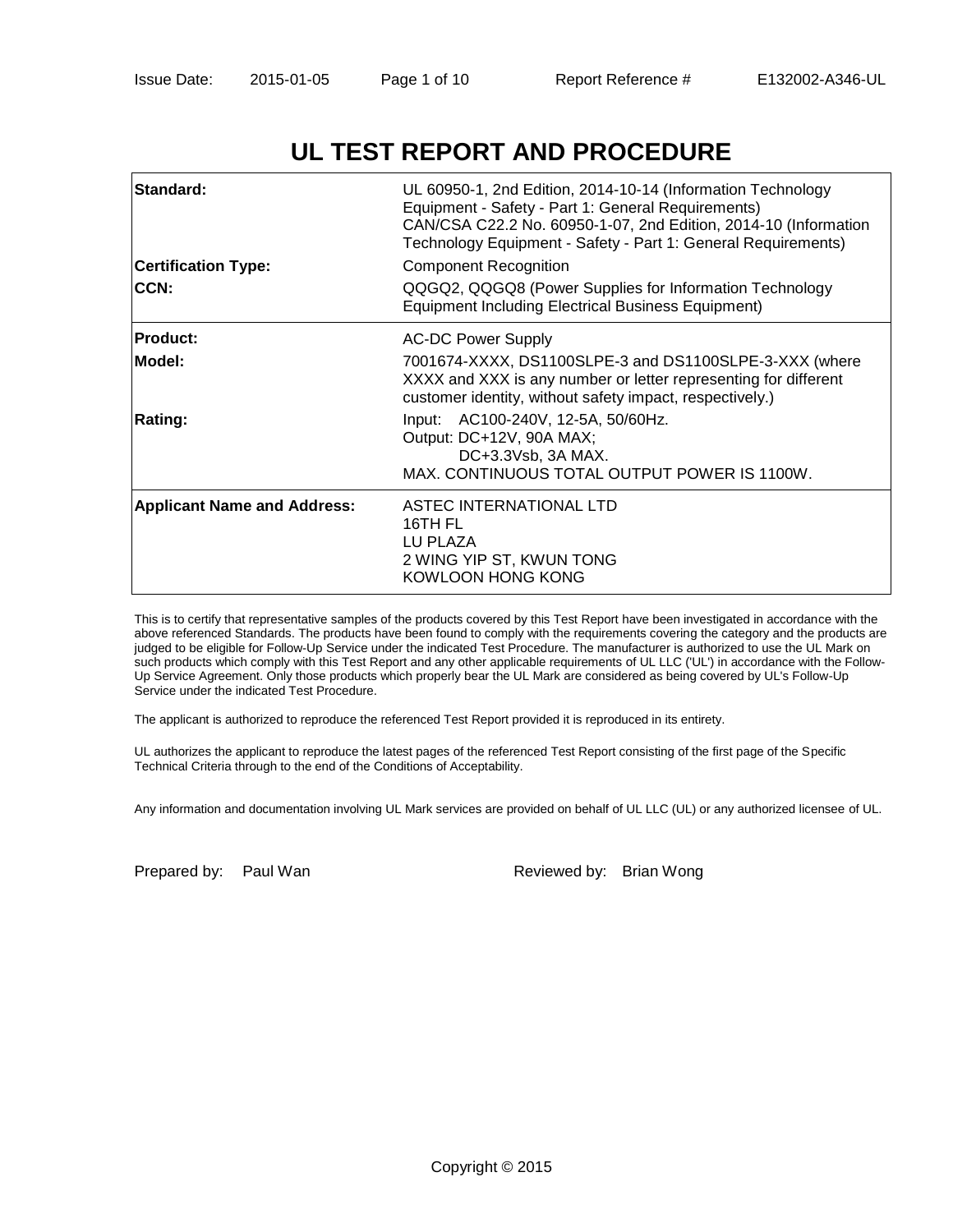#### **Supporting Documentation**

The following documents located at the beginning of this Procedure supplement the requirements of this Test Report:

- A. Authorization The Authorization page may include additional Factory Identification Code markings.
- B. Generic Inspection Instructions
	- i. Part AC details important information which may be applicable to products covered by this Procedure. Products described in this Test Report must comply with any applicable items listed unless otherwise stated in the body of this Test Report.
	- ii. Part AE details any requirements which may be applicable to all products covered by this Procedure. Products described in this Test Report must comply with any applicable items listed unless otherwise stated in the body of each Test Report.
	- iii. Part AF details the requirements for the UL Certification Mark which is not controlled by the technical standard used to investigate these products. Products are permitted to bear only the Certification Mark(s) corresponding to the countries for which it is certified, as indicated in each Test Report.

### **Product Description**

The equipment is a Class I building-in power supply.

1. The equipment provided with reinforced insulation between primary and secondary, basic insulation between primary and chassis.

2. 7001674-XXXX maximum operating ambient temperature is 45 deg C (Forward air flow versdafsion), 55 degC ( Reverse air flow version).

3.The equipment can be operated in an altitude of maximum 10000 feet (3050m) above sea level. Annex G of IEC 60950-1 was used in determining the clearance requirement.

4. DS1100SLPE-3 maximum operating ambient temperature is 55 deg C (Forward air flow version), 45 degC ( Reverse air flow version).

#### **Model Differences**

Model DS1100SLPE-3 is identical to Model 7001674-XXXX except for the OCP rating.

The forward airflow direction for Model 7001674-XXXX is defined as from the input connector to the output connector.

The forward airflow direction for Model DS1100SLPE-3 is defined as from the output connector to the input connector.

Model DS1100SLPE-3-XXX is identical to Model DS1100SLPE-3

#### **Technical Considerations**

- Equipment mobility : for building-in
- Connection to the mains : Considered in end system
- Operating condition : continuous
- Access location : operator accessible
- Over voltage category (OVC) : OVC II
- Mains supply tolerance (%) or absolute mains supply values : +10%, -10%
- **Tested for IT power systems : Yes**